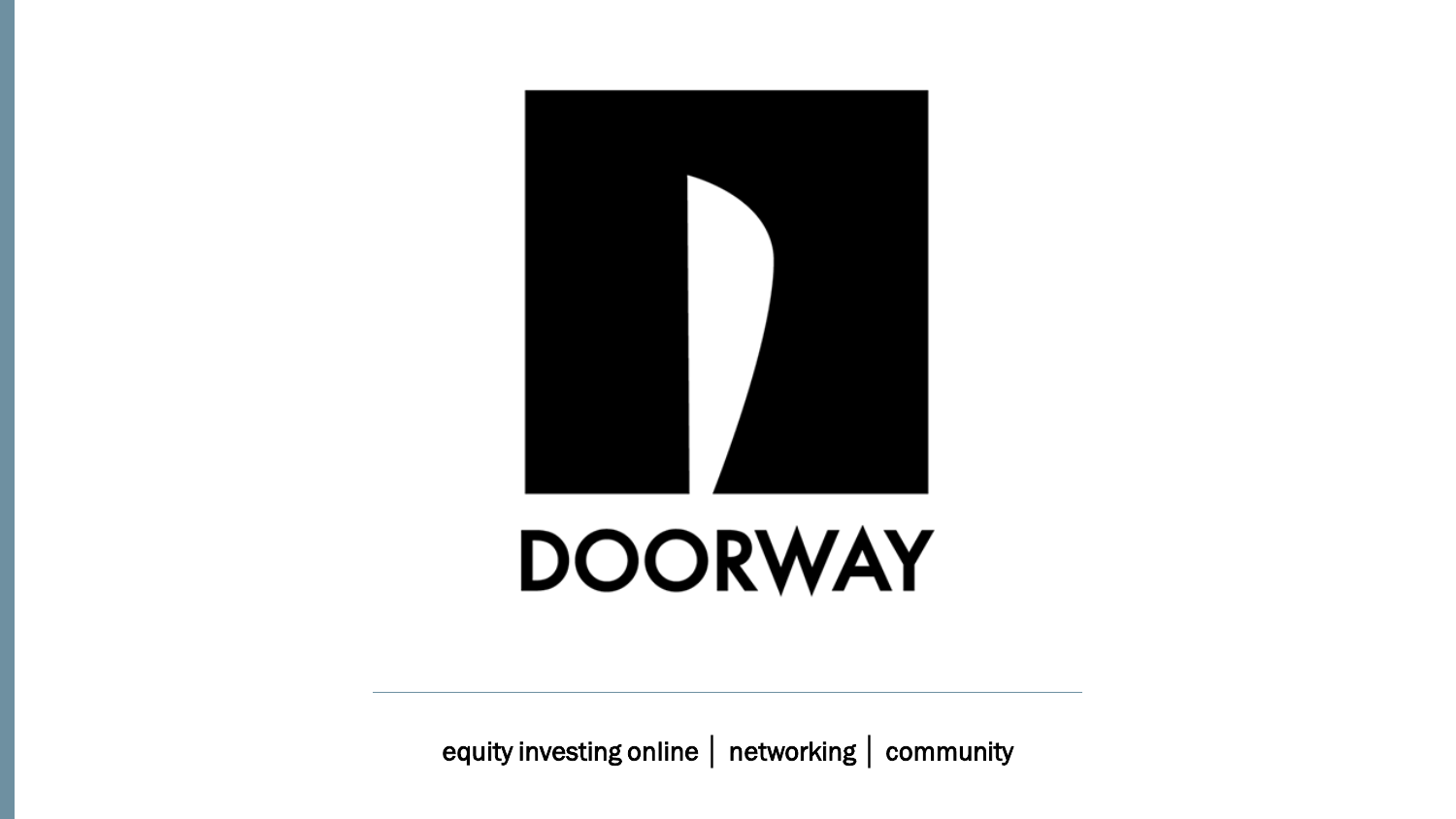# Doorway at a glance  $2$

- We are an Equity Investment online platform authorized by Consob and member of NGF (National Guarantee Fund) for investor losses
- We are a club of Business angels, professionals, entrepreneurs, managers and family offices willing to diversify their portfolios by purchasing online interests in Startups and SMEs
- We are a Network of Advisors and Partners capable to generate a quality Deal Flow, in a professional investment perspective, to enhance the real economy
- We pursue the most rigorous selection process of the offering companies, focusing on:
	- Team
	- Innovation
	- Market need
	- Internationalization plan
	- Exit strategy









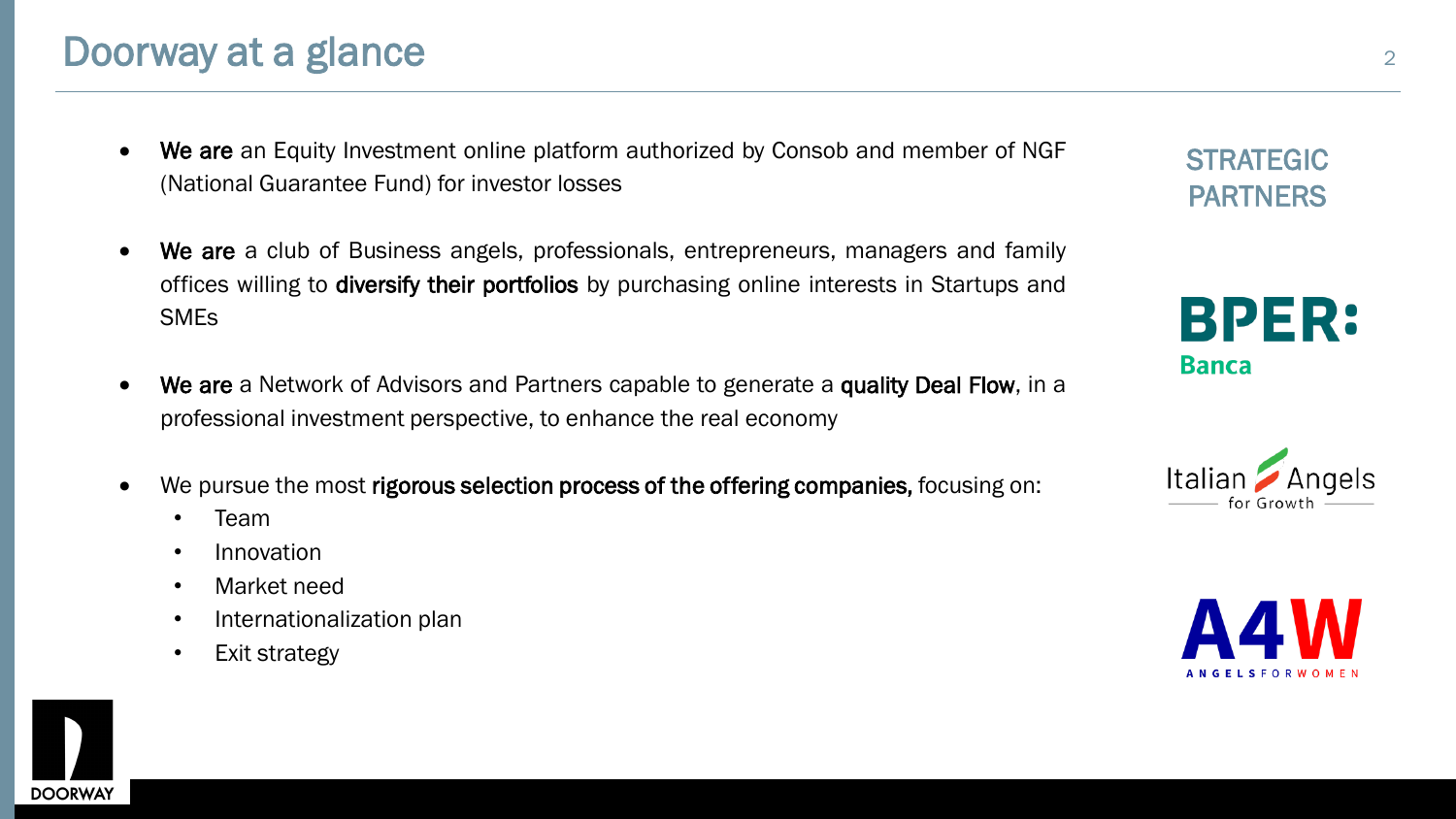### INVESTING TARGETS INVESTORS

- Diversification in terms of sectors, size, collection
- $\Box$  High-scalability companies with innovative projects
- $\Box$  Rigorous selection and validation process by the Doorway team, Network partners and industry champions
- $\Box$  Tax and legal due diligence entrusted to primary firms

- $\Box$  Membeship «by invitation» and access to the exclusive Doorway Community
- $\Box$  Knowledge sharing among Community Members
- $\Box$  Investment process advisory
- $\Box$  Investment Monitoring dashboard
- $\Box$  Angel Investing Training
- $\Box$  Private Deals

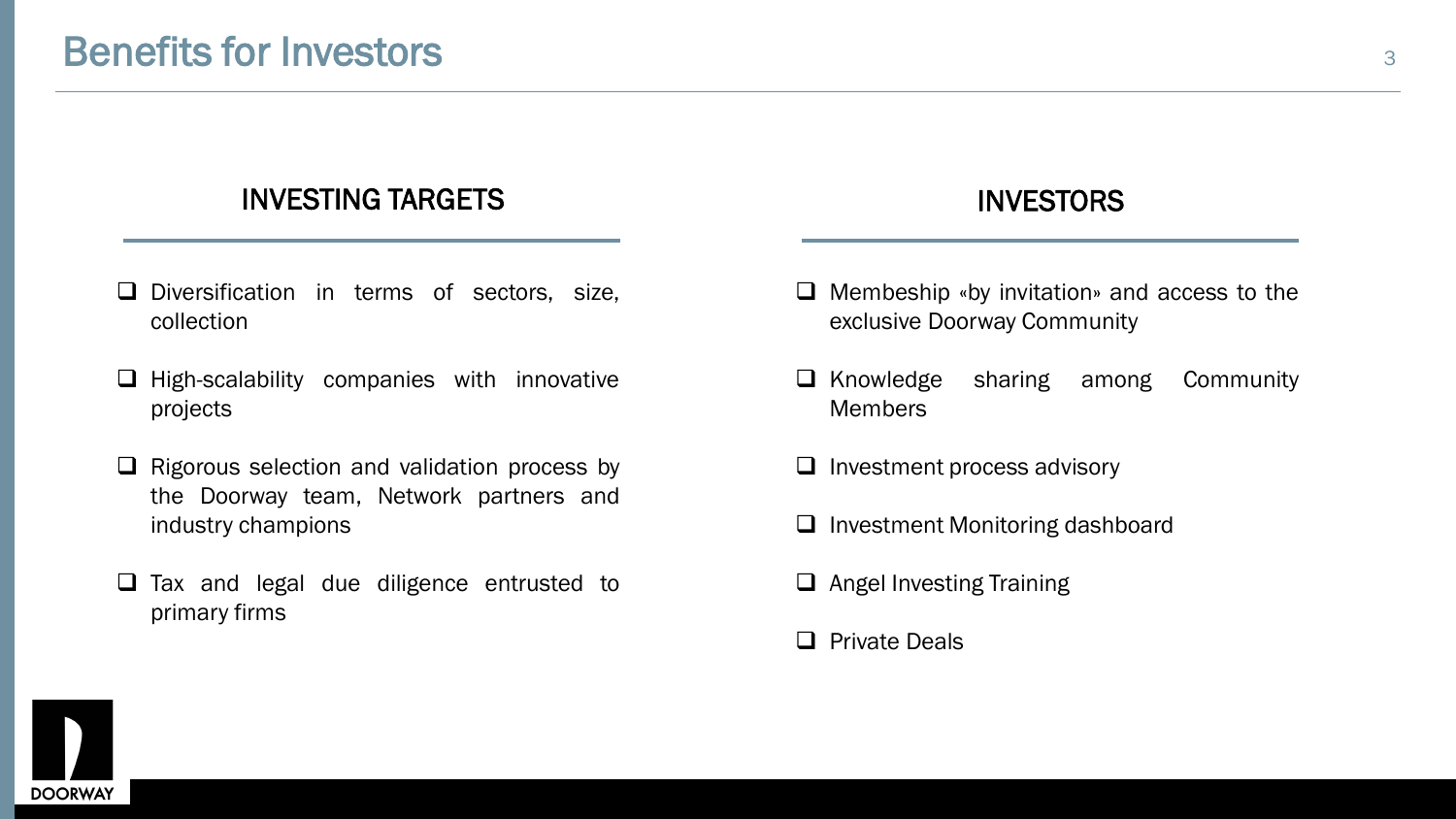### SME AND START UP

**Q** Reputation

□ Speed

- $\Box$  Risk Capital Funding Advisory
- $\Box$  Access to multi-network platforms and investors (including business angels networks, family offices, VCs)
- Geographic coverage

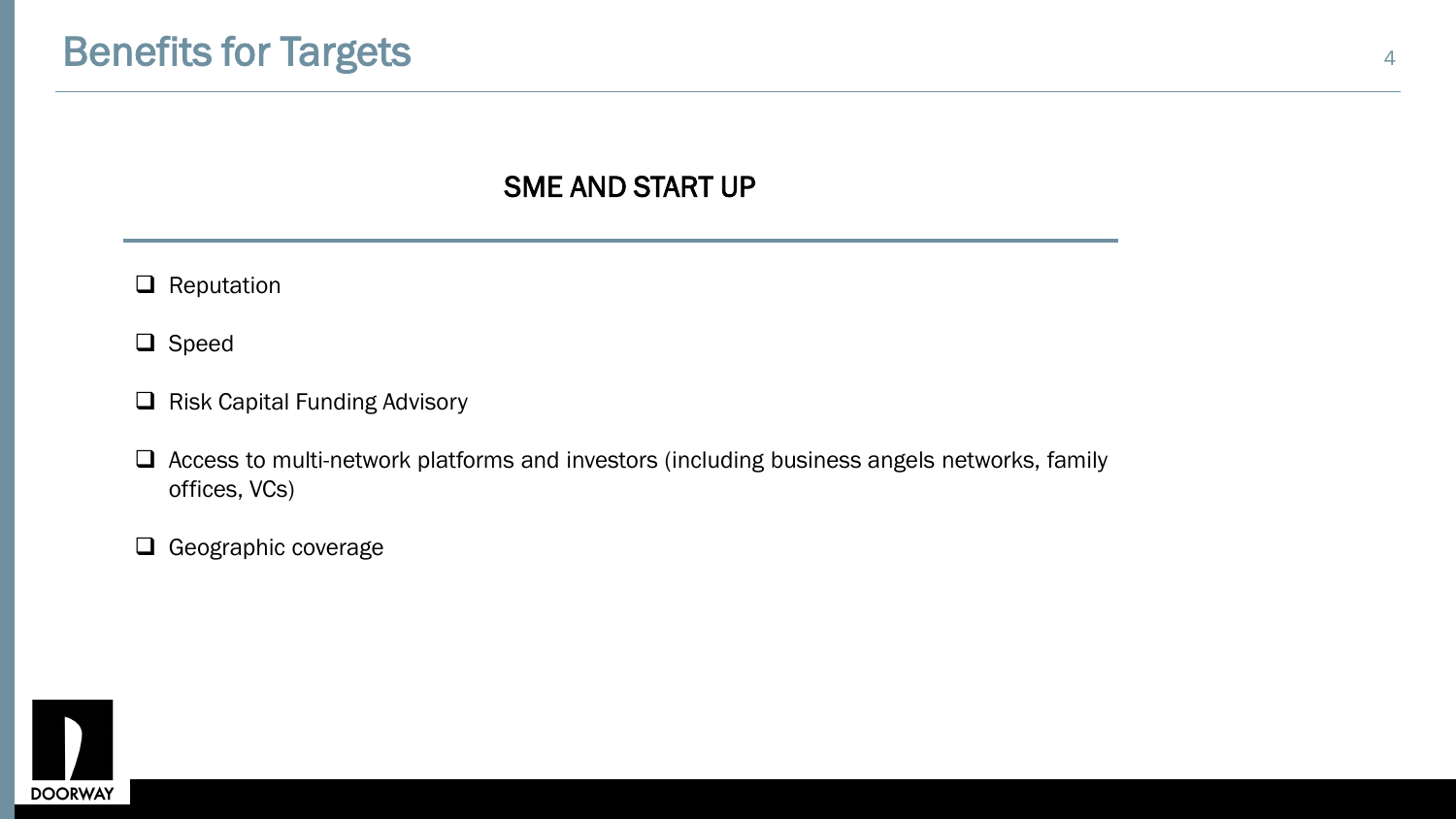# **2019 KPIs** 5

Over 2 million euros raised in the second half of the year, 15K euros the average investment ticket

## **COMPANIES** INVESTORS

5 companies 4 sectors 3 startup, 2 SMEs 2 roadshow 5 italian cities

345 Subscribtions 139 Investors 20% has invested for the first time 15k Euro Avg ticket >2 mln Euro raised

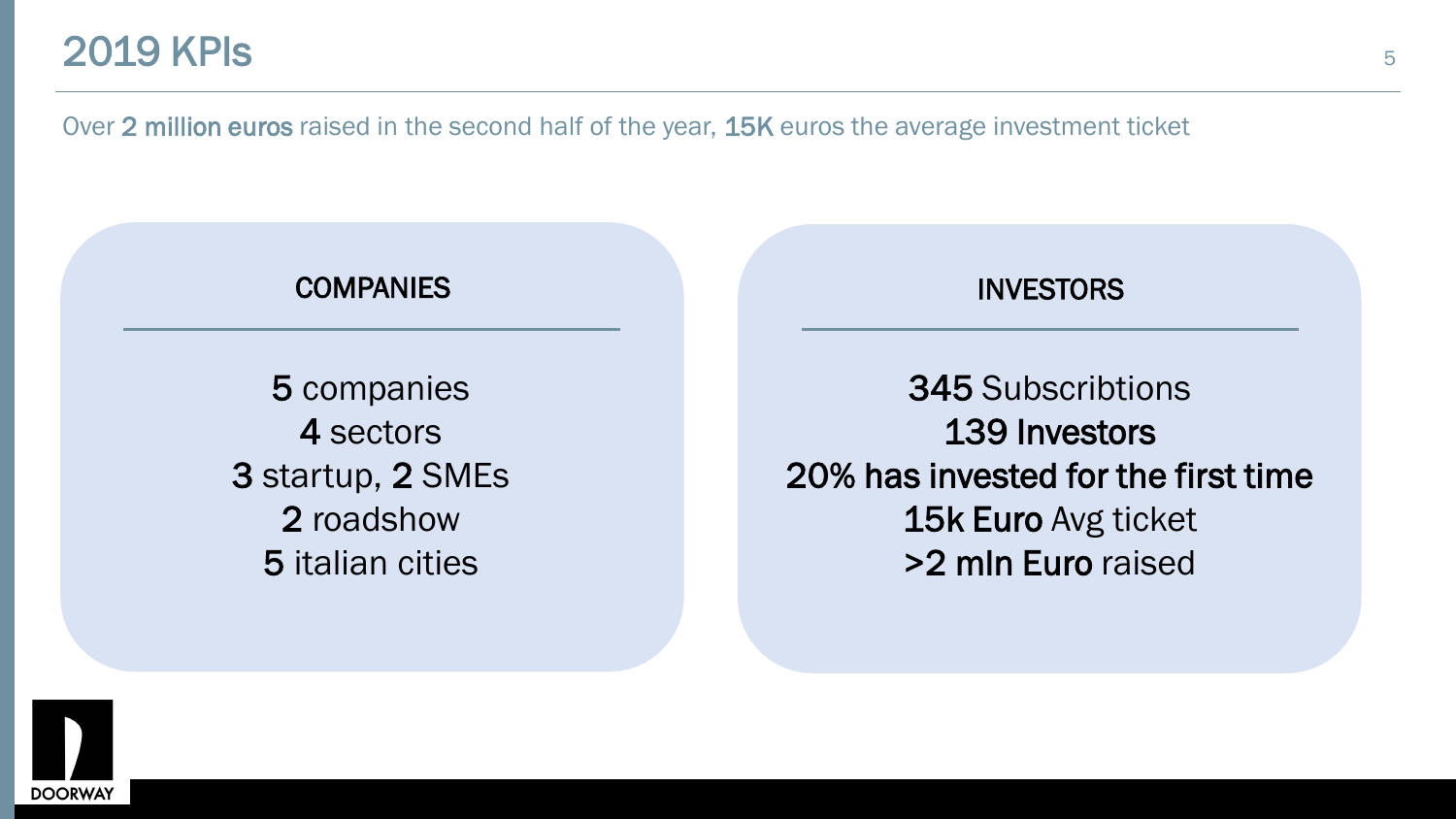**DOORWAY** 

#### Diversification in terms of sectors, size, capital raised

| Company             | <b>Size</b> | <b>Sector</b>                  |
|---------------------|-------------|--------------------------------|
| Garanteasy          | Scale-up    | Technology                     |
| <b>MySecretCase</b> | Scale-up    | E-commerce Platform            |
| Rejoint             | Scale-up    | Medical - Healthcare           |
| Vintag              | Start-up    | Fashion - Digital Markeptplace |
| Chitè               | Start-up    | Fashion                        |

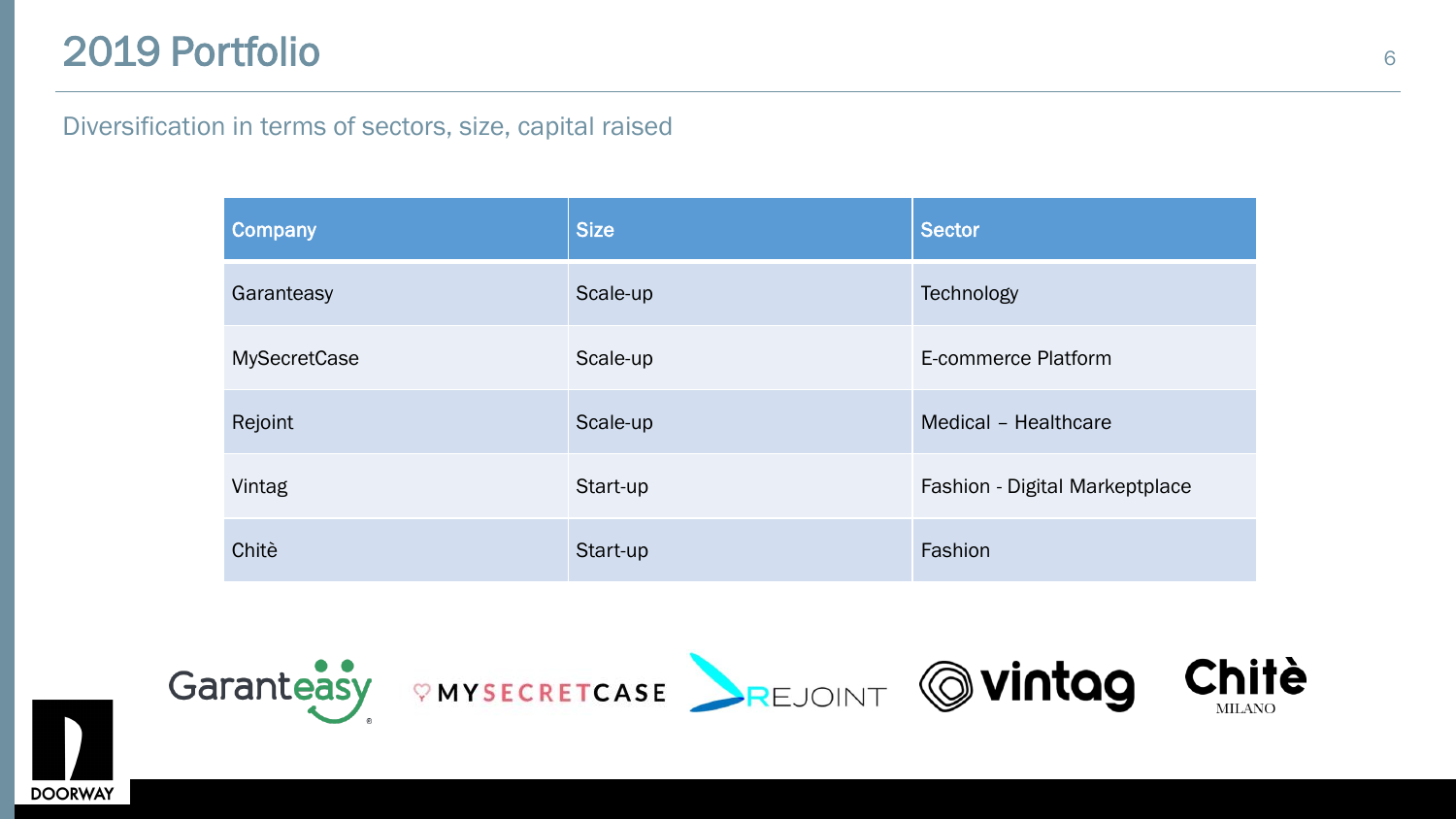- Minimum investment ticket per single offer of 5,000 Euro
- The investment will always be made through a special purpose company that will invest in the Target (Start Up or SME), either in a single transaction or at the achievement of defined milestones. The investment contract will include customary protections for investors
- The commission model is exclusively based on a "success fee" paid by the Target after the successful completion of the capital raised on the platform
- Tax benefit

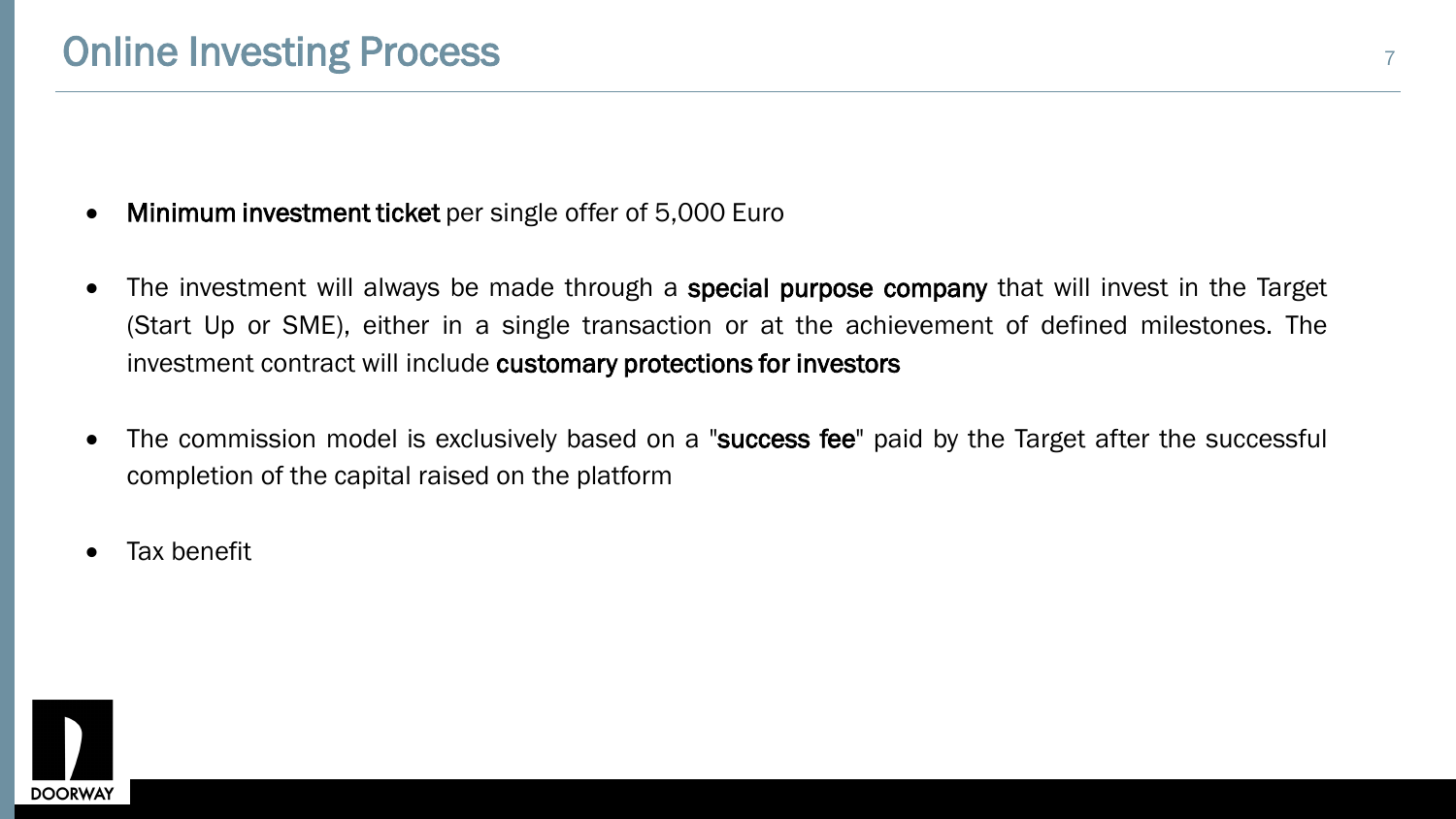# Investment Monitoring Dashboard

Doorway will provide each Invested Company with the business management dashboard. Invested Companies will keep the Investment Monitoring dashboard duly updated with a set of economic and financial data on a quarterly basis. This tool will allow Investors to keep constantly monitored KPIs trend of the Invested Company.







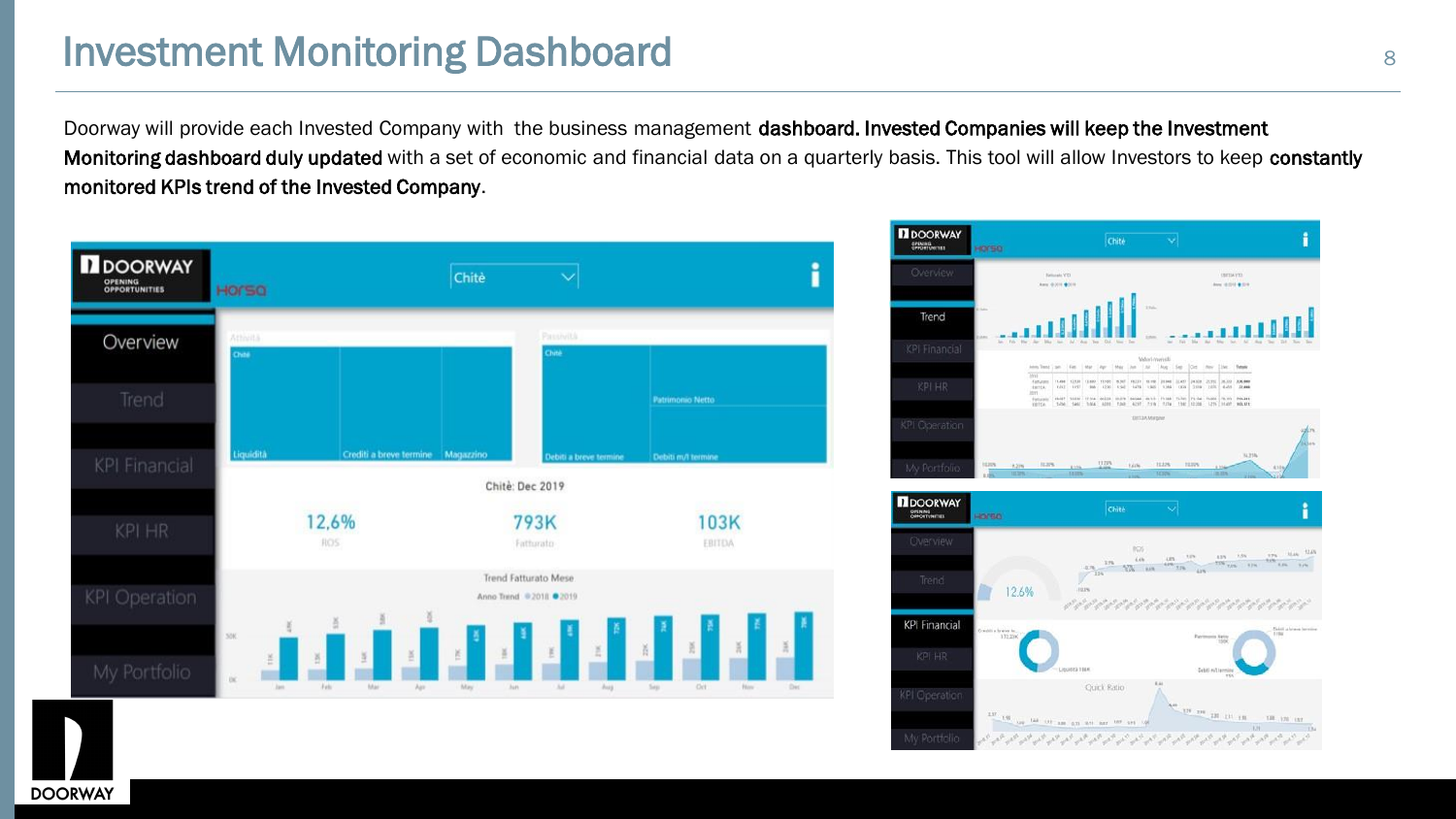# Third Roadshow online : ACBC e AorticLab <sup>9</sup>

The online raise ends on 15th May 2020



Tech Fashion

The "Zip" shoe A patent protects the technology that guarantees interchangeability through a zipper



#### Life Science/MedTech

Innovative protected transcatheter aortic valve calcium debridement system

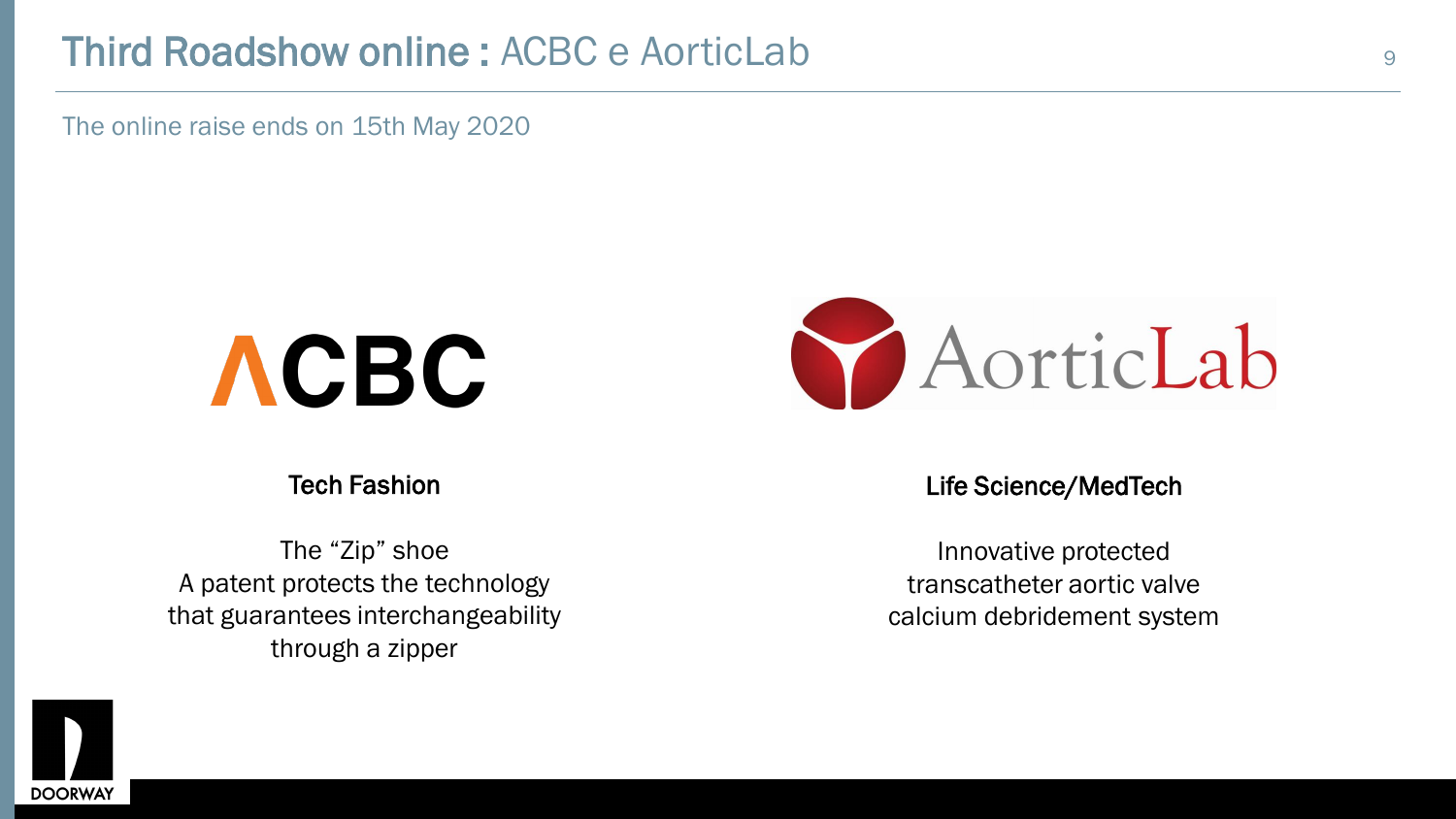#### Founded by 4 business angels



*From left*

Donato Montanari Chief Technology Officer

Antonella Grassigli Chief Executive Officer

Federica Lolli Senior IP and Legal Executive

Marco Michelini Chief Financial Officer

#### New Shareholders

Angela Montanari Partner Your CFO, Fractional Executive Angel Investor

Renate Koenig Partner at Koenig Skocir Kiem, Board Member

Stefano Montaguti Engineer, Operations Management

Cinzia Farisè CEO Prysmian Turkey, Angel Investor, Senior Advisor AT Kearney

Gian Paolo Fedrigo General Manager at Facco

Marcello Petrucci Corporate Sales & Marketing Director at Caprari

Vincenzo Limoni Certified Public Accountant and Legal Auditor

Davide Limoni Entrepreneuer, Founder & CEO Studio LP